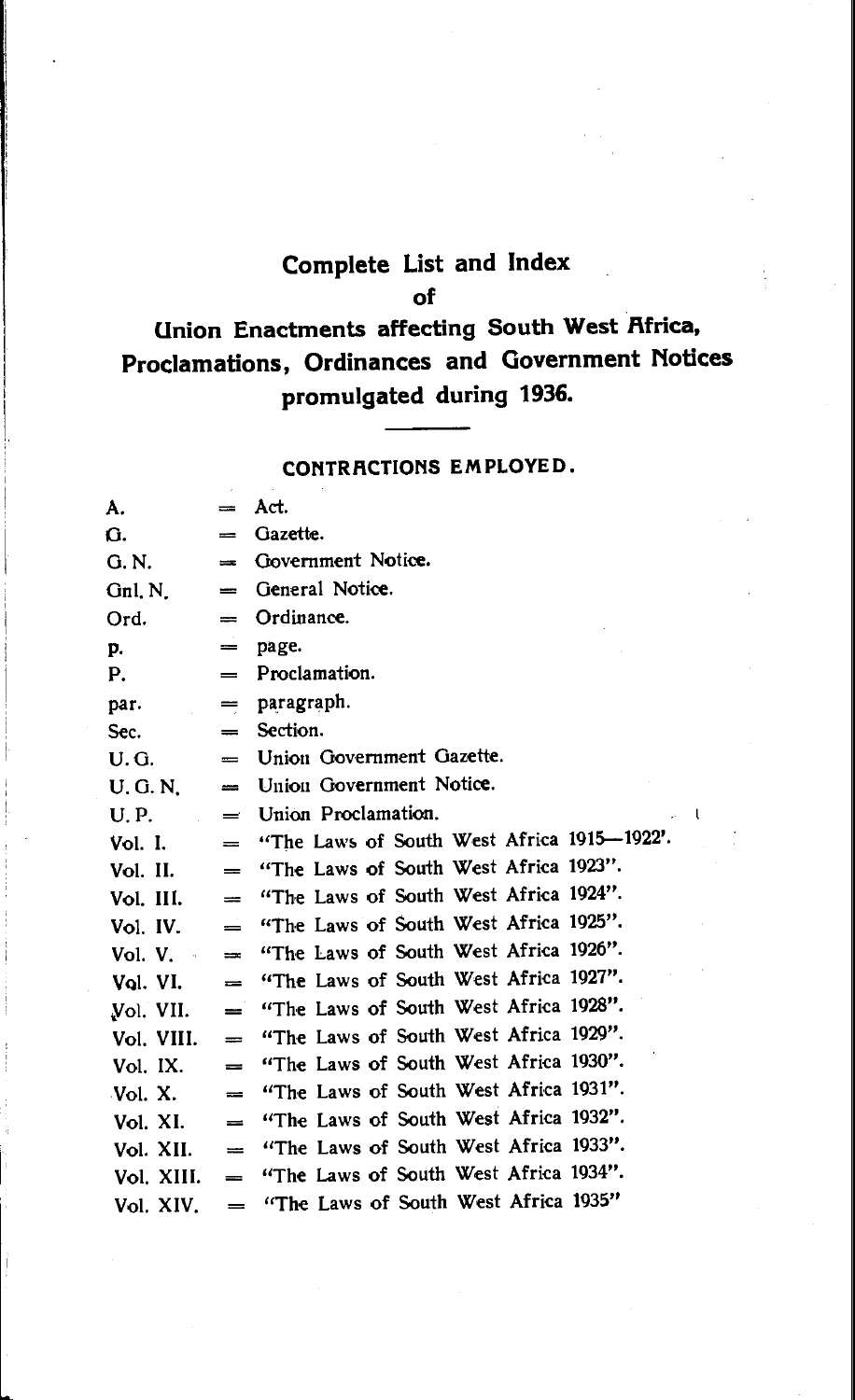,,<del>,,,</del>,

| No.                 | Date.    | Subject.                                                                                                     | Remarks.                                                                    | Page.          |
|---------------------|----------|--------------------------------------------------------------------------------------------------------------|-----------------------------------------------------------------------------|----------------|
|                     |          |                                                                                                              |                                                                             |                |
|                     |          | Part I: Union Legislation.                                                                                   |                                                                             |                |
| U.P. 14/<br>1936    | 23/1/36  | Accession of His Majesty King<br>Edward the Eighth                                                           |                                                                             | $\mathbf{2}^-$ |
| U.P. 18/<br>1936    | 24/1/36  | Application of Administration of<br>Estates Act, 1913, to South West<br>Africa                               |                                                                             | 2              |
| U.P. 77/<br>1936    | 17/3/36  | Land Settlement Law (South West<br>Africa) Further Amendment Pro-<br>clamation, 1936                         | U.P. 205/32 and<br>U.P. 310/27<br>amended.                                  | 4              |
| U.P. 78/<br>1936    | 18/3/36  | Dumping Duty on Metal Manu-<br>factures                                                                      |                                                                             | 10             |
| U.P. 106/<br>1936   | 22/4/36  | Customs Tariff Interpretation                                                                                |                                                                             | 14             |
| U.P. 158/<br>1936   | 13/6/36  | Protection of Sea Birds                                                                                      |                                                                             | 16             |
| U.P. 171/<br>1936   | 14/7/36  | Withdrawal of Sanctions<br>against<br>Italy                                                                  | U.P. 219/35,<br>U.P. 240/35,<br>U.P. 241/35 and<br>U.P. 106/36<br>repealed. | 20             |
| U.P. 292/<br>1936   | 12/12/36 | Abdication of His Majesty King<br>Edward the Eighth and Accession<br>of His Majesty King George<br>the Sixth |                                                                             | 22             |
| U.G.N.<br>1852/1935 | 20/12/35 | Regulations for the taking of the<br>Census, 1936                                                            | Not printed<br>G. 658, p. 58.                                               |                |
| U.G.N.<br>2137/1930 | 28/11/30 | Regulations regarding the Importa-<br>tion, Sale and Use of Opium and<br>other Habit-forming Drugs           | U.G.N. 4/29<br>amended.                                                     | 24             |
| U.G.N.<br>675/1936  | 15/5/36  | Consul for Peru: Provisional re-<br>cognition of                                                             | Not printed<br>G. 676, p. 276.                                              |                |
| U.G.N.<br>908/1936  | 26/6/36  | Local Road Transportation Board,<br>Windhoek: Appointment of Chair-<br>man                                   | Not printed<br>О. 678, р. 302.                                              |                |
| U.G.N.<br>1249/1936 | 21/8/36  | Walvis<br>Bay Harbour Advisory<br>Board: Appointment of Member                                               | Not printed<br>G. 682, p. 347.                                              |                |
| U.G.N.<br>1456/1936 | 23/9/36  | Regulations under the Immigration<br>Quota Act                                                               |                                                                             | 24             |
|                     |          |                                                                                                              |                                                                             |                |
|                     |          |                                                                                                              |                                                                             |                |
|                     |          |                                                                                                              |                                                                             |                |
|                     |          |                                                                                                              |                                                                             |                |
|                     |          |                                                                                                              |                                                                             |                |

**VIII**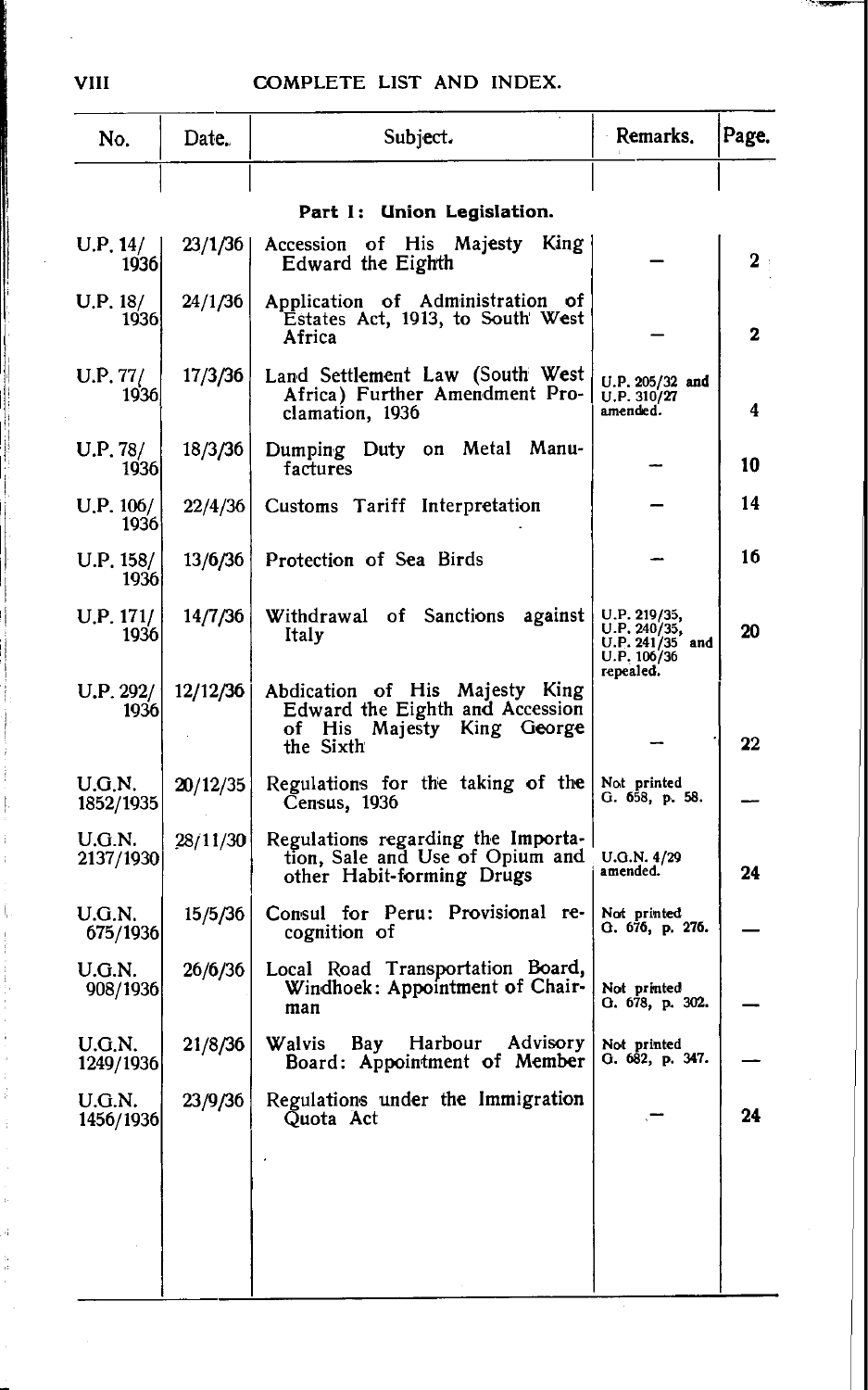| No.   | Date:     | Subject.                                                                  | Remarks.                                                                         | Page. |
|-------|-----------|---------------------------------------------------------------------------|----------------------------------------------------------------------------------|-------|
|       |           |                                                                           |                                                                                  |       |
|       |           | Part II: Proclamations.                                                   |                                                                                  |       |
| P. 1  | 31/12/35  | Fisheries<br>Further<br>Sealing<br>and<br>Amendment Proclamation, 1936    | P. $18/22$ as<br>amended by<br>Ord. $1/28$ and<br>$P. 23/28$ further<br>amended. | 44    |
| P. 2  | 3/1/36    | Census Proclamation Amendment<br>Proclamation, 1936                       | P. 52/20<br>amended.                                                             | 46    |
| P. 3  | 14/1/36   | Liquor Licensing Law Amendment<br>Proclamation, 1936                      |                                                                                  | 46    |
| P. 4  | 28/1/36   | Attorneys, Notaries and Convey-<br>ancers Admission Proclamation,<br>1936 | $P. 32/21$ and<br>P. 21/19<br>amended.                                           | 46    |
| P. 5  | 18/2/36   | Meat Trade Control Board Procla-<br>mation, 1936                          |                                                                                  | 60    |
| P. 6  | 16/3/36   | Criminal Procedure and Evidence<br>Amendment Proclamation, 1936           | P. 30/35<br>amended.                                                             | 60    |
| P. 7  | 23/3/36   | Natives (Urban Areas) Amendment<br>Proclamation, 1936                     | $P. 34/24$ as<br>amended by<br>P. 4/32 further<br>amended.                       | 64    |
| P. 8  | 25/3/36   | Repeal of the Prevention of Conceal-<br>ment of Birth Proclamation, 1921  | P. 18/21<br>repealed.                                                            | 64    |
| P. 9  | 23/3/36   | Support of Dependants (Natives)<br>Proclamation, 1936                     |                                                                                  | 66    |
| P. 10 | 23/3/36   | Education Amendment Proclamation,<br>1936                                 | P. 16/26<br>amended.                                                             | 68    |
| P. 11 | 3/4/36    | of<br>Prorogation<br>the<br>Legislative<br>Assembly                       |                                                                                  | 68    |
| P. 12 | $-7/4/36$ | Extension of Laws to the Rehoboth<br>Gebiet                               |                                                                                  | 70    |
| P. 13 | 7/4/36    | Grootfontein District declared Cattle<br>Improvement Area                 |                                                                                  | 72    |
| P. 14 | 8/4/36    | Portion of Windhoek District de-<br>clared Cattle Improvement Area        |                                                                                  | 72    |
| P. 15 | 4/5/36    | Municipal Law Amendment Procla-<br>clamation, 1936                        | Ord. 24/35<br>amended.                                                           | 74    |
| P. 16 | 2/6/36    | Public Health Amendment Procla-<br>mation, 1936                           | Act 36/19 as<br>applied by<br>P. 36/20 further<br>amended.                       | 76    |
| P. 17 | 16/6/36   | Mining Law Amendment Proclama-<br>tion, 1936                              | Imperial Ord.<br>of 8/8/05 ass<br>amended further<br>amended.                    | 76    |

 $\ddot{\phantom{0}}$ 

Ç.

X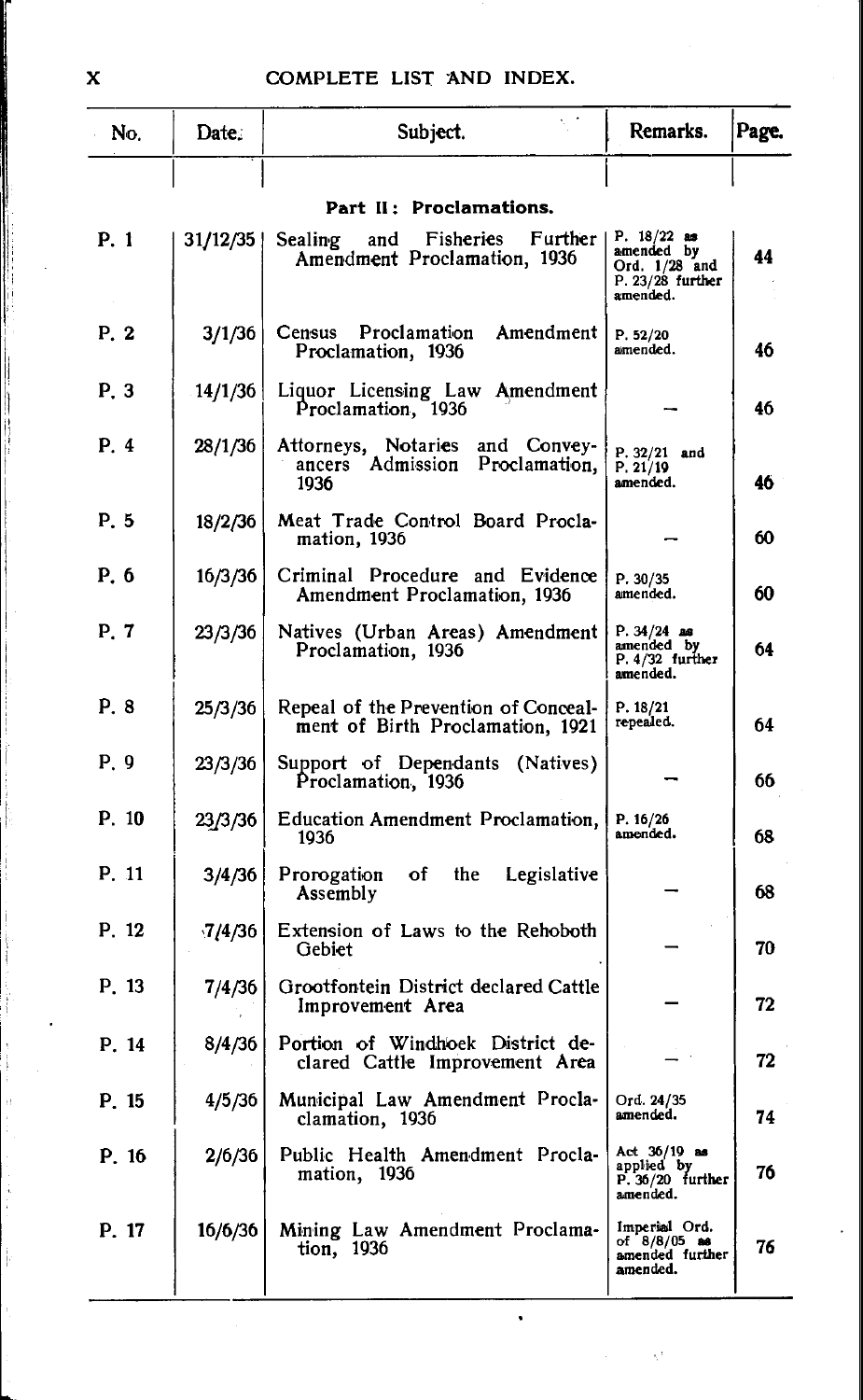| No.   | Date.    | Subject.                                                                                             | Remarks.                                                                                                                     | Page. |
|-------|----------|------------------------------------------------------------------------------------------------------|------------------------------------------------------------------------------------------------------------------------------|-------|
| P. 18 | 3/9/36   | District Road, Luderitz: Proclama-<br>tion of                                                        |                                                                                                                              | 78    |
| P. 19 | 17/6/36  | Diamond Industry Protection Amend-<br>ment Proclamation, 1936                                        | $P. 26/22$ as<br>added to by<br>G.N. 176/28<br>and amended<br>by P. 17/29<br>funther<br>amended.                             | 78    |
| P. 20 | 20/6/36  | Further Prorogation of the Legis-<br>lative Assembly                                                 |                                                                                                                              | 82    |
| P. 21 | 18/6/36  | <b>Native Reserves Trust Funds Amend-</b><br>ment Proclamation, 1936                                 | $P.9/24$ as<br>amended by<br>P. 15/28 further<br>amended.                                                                    | 82    |
| P. 22 | 27/7/36  | Rehoboth Affairs Proclamation, 1936                                                                  | P. 12/30<br>amended.                                                                                                         | 84    |
| P. 23 | 13/7/36  | District:<br>District Roads, Gobabis<br>Proclamation of                                              |                                                                                                                              | 88    |
| P. 24 | 28/7/36  | South West Africa Police Regula-<br>tions: Date of Commencement                                      |                                                                                                                              | 88    |
| P. 25 | 28/8/36  | Omaruru District declared Cattle<br>Improvement Area                                                 |                                                                                                                              | 88    |
| P. 26 | 9/9/36   | Further Prorogation of the Legis-<br>lative Assembly                                                 |                                                                                                                              | 90    |
| P. 27 | 15/10/36 | South West Africa Company Limited<br>Temporary Mining Reserve Amend-<br>ment Proclamation, 1936      | $P. 62/20$ as<br>amended by<br>P. 20/21, P.<br>32/23, P. 22/25,<br>P. 14/26, P.<br>57/31 and P.<br>28/34 further<br>amended. | 90    |
| P. 28 | 15/10/36 | Otavi-Minen und Eisenbahn Gesell-<br>schaft Temporary Mining Reserve<br>Amendment Proclamation, 1936 | $P. 61/20$ as<br>amended by P.<br>39/21, P. 39/23,<br>P. 21/25, P.<br>15/26, P. 56/31<br>and P. 29/34<br>further<br>amended. | 92    |
| P. 29 | 28/10/36 | Extra-Territorial and Northern Na-<br>tives Amendment Proclamation,<br>1936                          | P. 29/35<br>amended.                                                                                                         | 94    |
| P. 30 | 28/10/36 | Licences Consolidation Amendment<br>Proclamation, 1936                                               | Ord. 13/36 as<br>amended by<br>Ord. 1/36<br>further<br>amended.                                                              | 94    |
| P. 31 | 31/10/36 | District:<br>District Road, Gobabis<br>Proclamation of                                               |                                                                                                                              | 96    |
| P. 32 | 28/10/36 | Natives (Urban Areas) Amendment<br>Proclamation, 1936                                                | P.4/32<br>amended.                                                                                                           | 96    |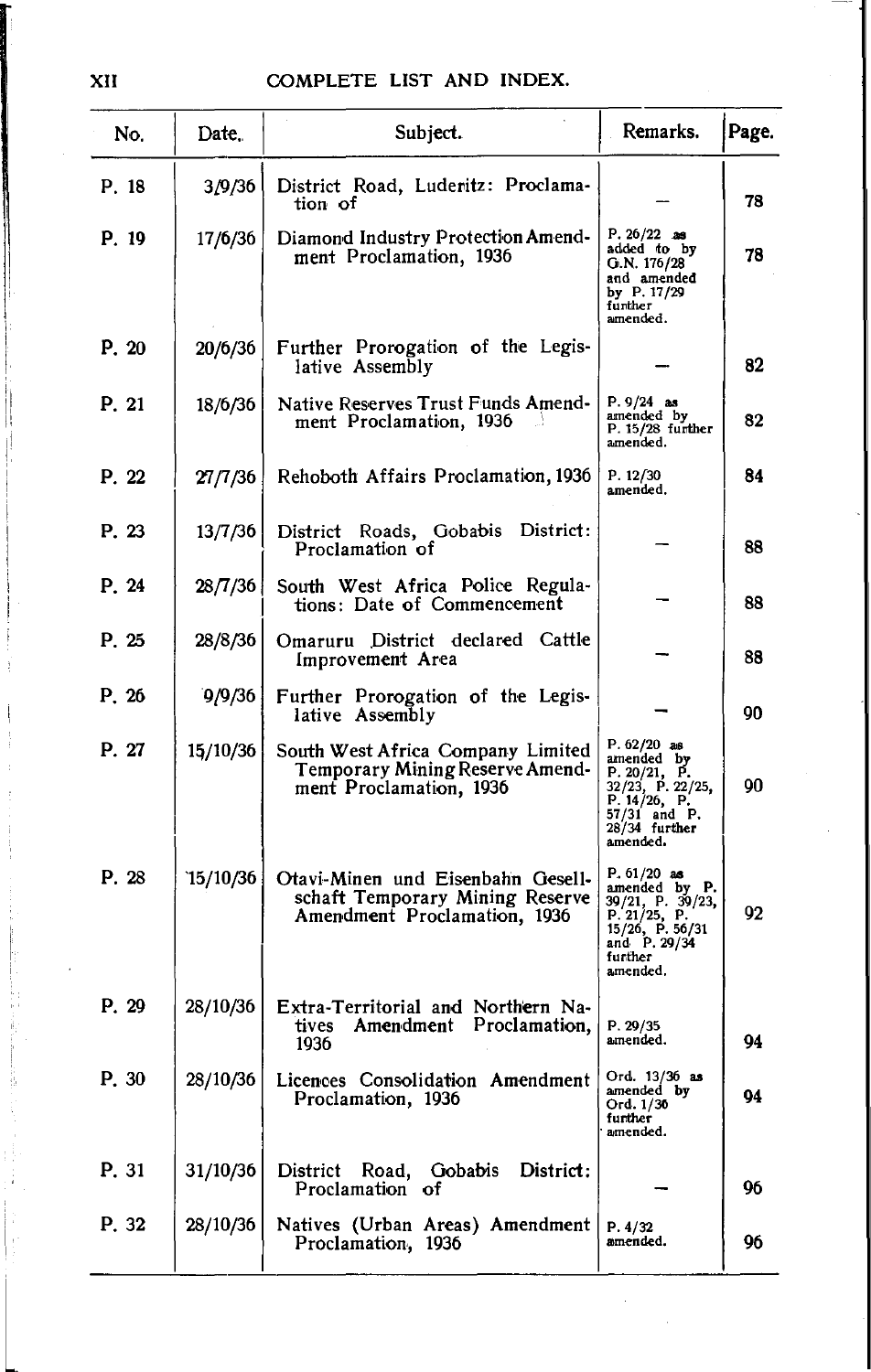| No.   | Date.    | Subject.                                                                                                     | Remarks.                                                                                                   | Page. |
|-------|----------|--------------------------------------------------------------------------------------------------------------|------------------------------------------------------------------------------------------------------------|-------|
| P. 33 | 30/10/36 | Teachers Pensions Amendment Pro-<br>clamation, 1936                                                          | P. 39/31<br>amended.                                                                                       | 98    |
| P. 34 | 2/11/36  | Periodical<br>Court<br>at<br>Hochfeld.<br>District Okahandja: Appointment<br>and Definition of               |                                                                                                            | 98.   |
| P. 35 | 28/10/36 | Liquor Licensing Amendment Pro-<br>clamation, 1936                                                           | $P. 6/20$ as<br>amended further<br>amended.                                                                | 100   |
| P. 36 | 28/10/36 | Rehoboth <i>Gebiet</i><br>(Extension<br>of l<br>Laws) Proclamation, 1936                                     | P. $11/22$ , P.<br>$11/27$ and P.<br>29/35 subject to<br>certain amend-<br>ments and P.<br>15/28 extended. | 102   |
| P. 37 | 6/11/36  | Extension of the Post Office Ad-<br>ministration Proclamation, 1931,<br>to the Rehoboth Gebiet               | P. 15/31<br>extended.                                                                                      | 106   |
| P. 38 | 9/11/36  | Windhoek Municipal Vehicle Tax<br>Amendment Proclamation, 1936                                               | Q.N. 133/36<br>amended.                                                                                    | 108   |
| P. 39 | 7/11/36  | Ariamsvlei and Kalkfontein Perio-<br>dical Court Amendment Procla-<br>mation, 1936                           | $P. 1/26$ as<br>amended by<br>$P. 3/27$ , and $P.$<br>$4/27$ amended.                                      | 110   |
| P.40  | 12/11/36 | Natives<br>(Urban<br>Areas)<br>Further<br>Amendment Proclamation, 1936                                       | P. 34/24<br>amended.                                                                                       | 114   |
| P. 41 | 16/11/36 | Outjo District declared Cattle Im-<br>provement Area                                                         |                                                                                                            | 116   |
| P. 42 | 27/11/36 | Further Prorogation of the Legis-<br>lative Assembly                                                         |                                                                                                            | 116   |
| P. 43 | 24/11/36 | Fleeces of Karakul Sheep declared<br>Agricultural Produce                                                    |                                                                                                            | 116   |
| P. 44 | 2/12/36  | District Roads, District Gobabis:<br>Proclamation and Deviation of                                           | P. 4/31<br>amended.                                                                                        | 118   |
| P. 45 | 12/12/36 | Magistrate's Court, District of<br>Ovamboland: Appointment of On-<br>dangua as place for holding of<br>Court |                                                                                                            | 118   |
| P. 46 | 11/12/36 | Main Roads, District Otjiwarongo:<br>Proclamation of                                                         |                                                                                                            | 120   |
|       |          |                                                                                                              |                                                                                                            |       |
|       |          |                                                                                                              |                                                                                                            |       |
|       |          |                                                                                                              |                                                                                                            |       |
|       |          |                                                                                                              |                                                                                                            |       |

XIV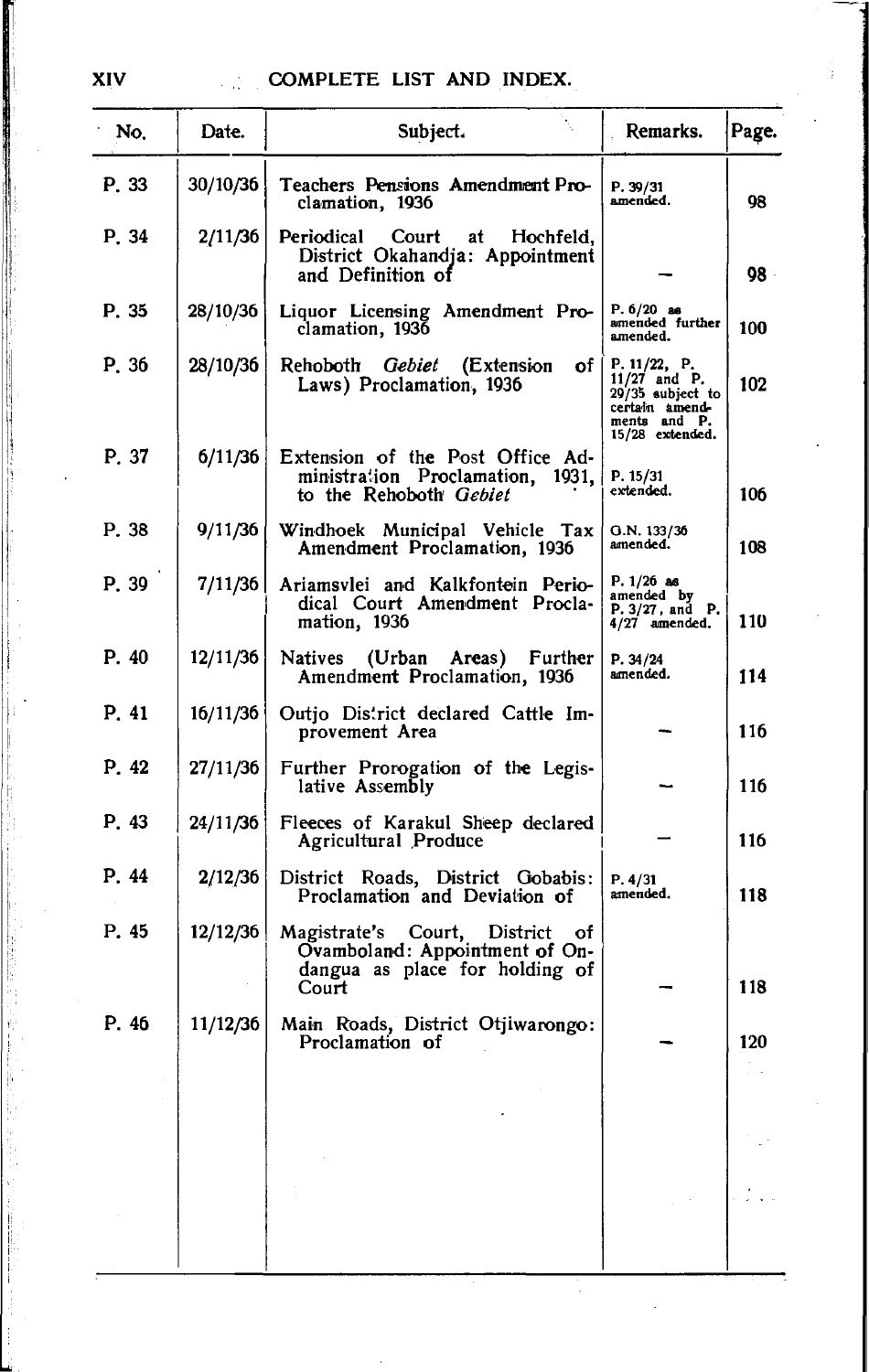| No.      | Date.   | Subject.                                                    | Remarks.                                                                                     | Page. |
|----------|---------|-------------------------------------------------------------|----------------------------------------------------------------------------------------------|-------|
|          |         |                                                             |                                                                                              |       |
|          |         | Part III: Ordinances.                                       |                                                                                              |       |
| Ord. 1   | 9/4/36  | Licences Consolidation Amendment<br>Ordinance, 1936         | Ord. 13/35<br>amended.                                                                       | 124   |
| Ord. 2   | 9/4/36  | Additional Appropriation (1935-'36)<br>Ordinance, 1936      |                                                                                              | 128   |
| Ord.3    | 9/4/36  | Stock Brands Amendment Ordinance,<br>1936                   | Ord. 8/31<br>amended.                                                                        | 130   |
| Ord. $4$ | 9/4/36  | Liquor Licensing Law Amendment<br>Ordinance, 1936           | $P. 6/20$ as<br>amended by<br>Ord. 7/31, P.<br>27/34 and Ord.<br>$14/35$ further<br>amended. | 130   |
| Ord. 5   | 16/4/36 | Unauthorised Expenditure (1934–'35)<br>Ordinance, 1936      |                                                                                              | 132   |
| Ord. 6   | 16/4/36 | Appropriation (1936-'37) Ordinance,<br>1936                 |                                                                                              | 134   |
| Ord. 7   | 16/4/36 | Stamp Duties and Fees Amendment<br>Ordinance, 1936          | Act. 30/11 as<br>amended further<br>amended.                                                 | 136   |
| Ord. 8   | 16/4/36 | Dog Tax Amendment Ordinance,<br>1936                        | Ord. 14/27<br>amended.                                                                       | 142   |
| Ord. 9   | 16/4/36 | Regulation of Grass<br>Burning<br>Amendment Ordinance, 1936 | P. 27/21<br>amended.                                                                         | 144   |

# Part IV: Government Notices.

| G.N.1 | 2/1/36 | Dairy Inspector: Appointment as                                                                                           | Not printed<br>Q.651, p.7. |     |
|-------|--------|---------------------------------------------------------------------------------------------------------------------------|----------------------------|-----|
| G.N.2 | 2/1/36 | Marriage Officer: Appointment as                                                                                          | do.                        |     |
| G.N.3 | 2/1/36 | Acting Master of the High Court,<br>Sheriff for South West Africa and<br>Registrar of Adopted Children:<br>Appointment as | do.                        |     |
| G.N.4 | 2/1/36 | Clerk of the Court, Gobabis:<br>Appointment as                                                                            | do.                        |     |
| G.N.5 | 2/1/36 | Municipality of Windhoek: Amend-<br>ment of Electricity Supply Regu-<br>lations                                           | do.                        |     |
| G.N.6 | 2/1/36 | Municipality of Windhoek: Amend-<br>ment of Drainage Regulations                                                          | Not printed<br>Q.651, p.8. |     |
| G.N.7 | 2/1/36 | Municipality of Windhoek: Amend-<br>ment of Health Regulations                                                            | do.                        |     |
| G.N.8 | 2/1/36 | Whaling Regulations                                                                                                       | Q.N. 50/23<br>amended.     | 148 |
|       |        |                                                                                                                           |                            |     |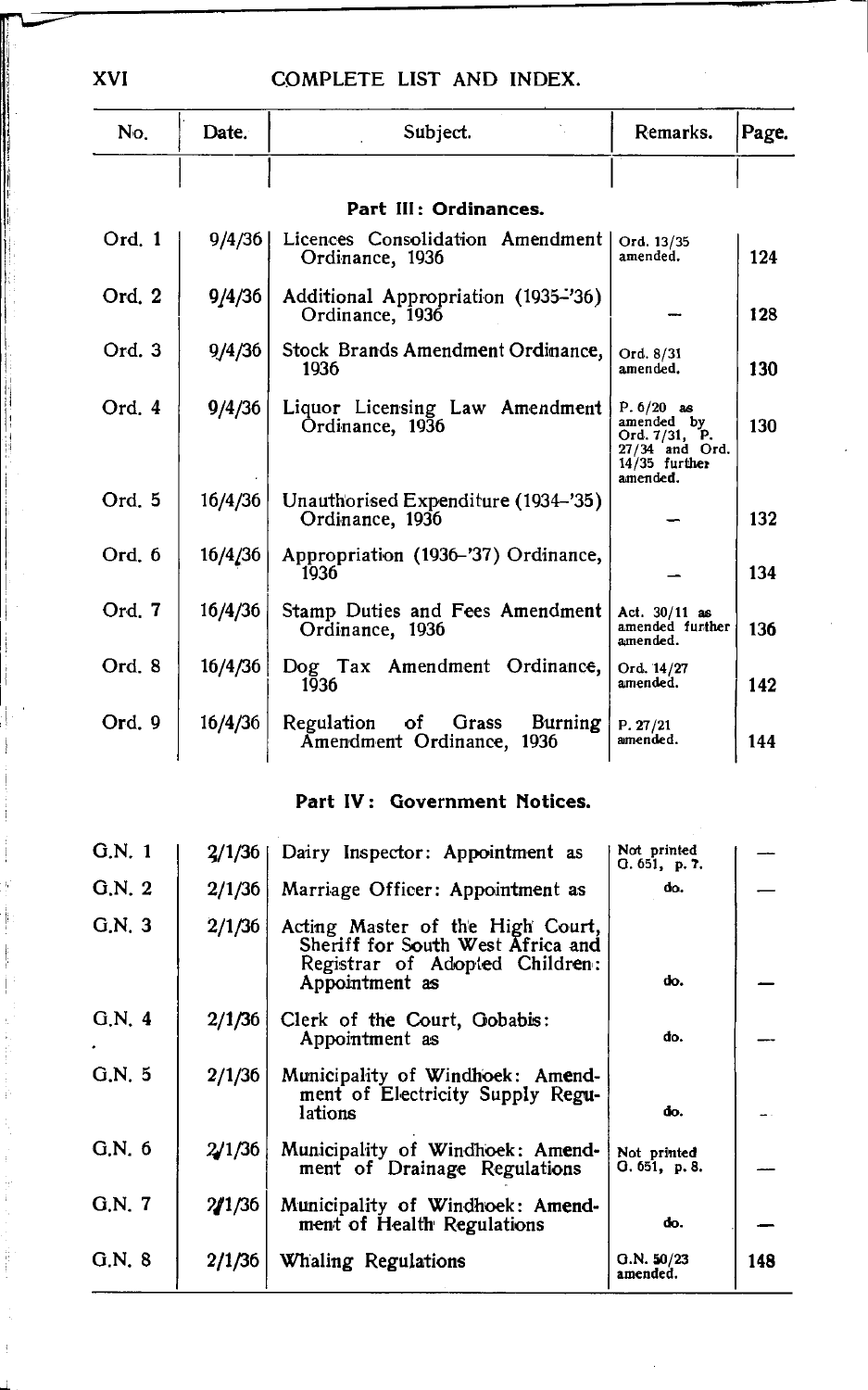# XVIII COMPLETE LIST AND INDEX.

| No.           | Date.   | Subject.                                                                                                            | Remarks.                                                                                  | Page. |
|---------------|---------|---------------------------------------------------------------------------------------------------------------------|-------------------------------------------------------------------------------------------|-------|
| <b>G.N. 9</b> | 2/1/36  | <b>Fisheries Regulations</b>                                                                                        | 0. N. 77/22, 0. N.<br>$187/30$ , G.N.<br>133/31, G.N.<br>106/33 and G.N.<br>6/34 amended. | 148   |
| G.N. 10       | 8/1/36  | Roads and Outspans Ordinance,<br>1927: Appointment of Returning<br>Officers for the<br>District<br>- of<br>Rehoboth | Not printed<br>0.653, p.19.                                                               |       |
| G.N. 11       | 8/1/36  | Marriage Officer: Appointment as                                                                                    | Not printed<br>Q. 653, p. 20.                                                             |       |
| Q.N. 12       | 8/1/36  | Registering Officer: Electoral Di-<br>visions of Gibeon and Stampriet:<br>Appointment as                            | do.                                                                                       |       |
| $Q_N$ , 13    | 3/1/36  | Census: Fixing of date for holding<br>of Census                                                                     | do.                                                                                       |       |
| G.N. 14       | 10/1/36 | Export of Wool: Additional Regu-<br>lations                                                                         | G.N. 125/35<br>amended.                                                                   | 150   |
| $Q_N$ , 15    | 10/1/36 | Special Justice of the Peace, Karibib:<br>Appointment as                                                            | Not printed<br>O.653, p.20.                                                               |       |
| $Q.N.$ 16     | 13/1/36 | Cattle Improvement Regulations                                                                                      |                                                                                           | 150   |
| G.N. 17       | 21/1/36 | Day of Mourning                                                                                                     | Not printed<br>O.654, p.28.                                                               |       |
| Q.N. 18       | 16/1/36 | Magistrates, Windhoek and Groot-<br>fontein: Appointment as                                                         | Not printed<br>Q. 656, p. 33.                                                             |       |
| G.N. 19       | 16/1/36 | Native Commissioners, Windhoek<br>and Grootfontein: Appointment as                                                  | do.                                                                                       |       |
| G.N. 20       | 16/1/36 | Tax Assessor: Appointment as                                                                                        | do.                                                                                       |       |
| G.N. 21       | 23/1/36 | Prohibition of Female Natives from<br>entering the Windhoek Municipal<br>Area                                       | do.                                                                                       |       |
| G.N. 22       | 24/1/36 | Registering Officer, Electoral Divi-<br>sion of Grootfontein: Appoint-<br>ment as                                   | Not printed<br>O. 656, p. 33.                                                             |       |
| G.N. 23       | 24/1/36 | Clerks of the Court, Karibib and<br>Grootfontein: Appointment as                                                    | do.                                                                                       |       |
| G.N. 24       | 24/1/36 | Registrar of Extra-Territorial and<br>Northern Natives: Appointment   Not printed<br>∍as                            | O.656, p.34.                                                                              |       |
| G.N. 25       | 24/1/36 | Native Administration Proclamation,<br>1928: Regulations relating to Ob-<br>jectional Literature                    |                                                                                           | 156   |
| G.N. 26       | 24/1/36 | Stock Diseases: Repeal of Govern-<br>ment Notice No. 50 of 1935                                                     | Not printed<br>G. 656, p. 34.                                                             |       |
| $\mathbf{r}$  |         |                                                                                                                     |                                                                                           |       |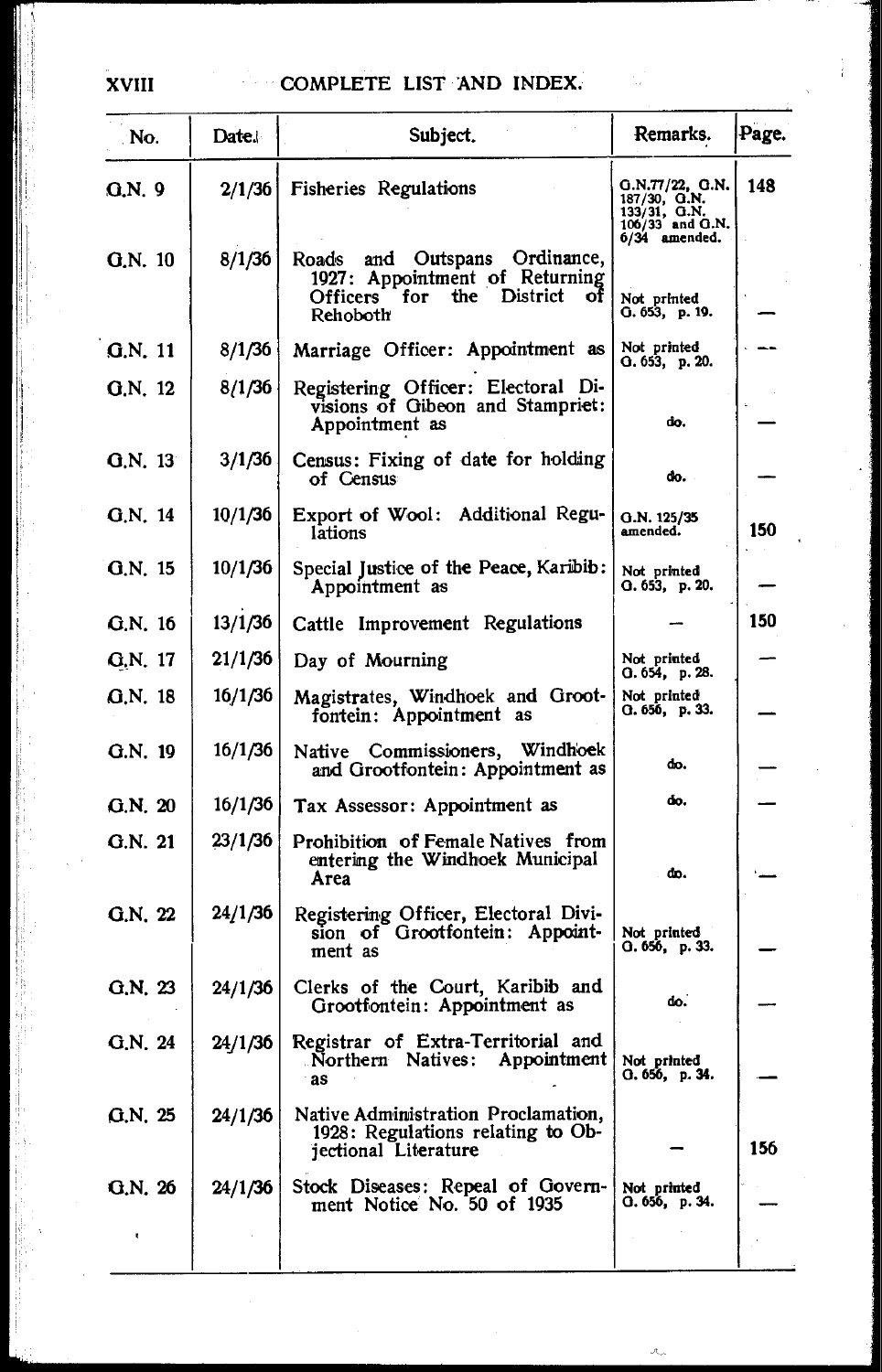| No.     | Date.   | Subject.                                                                                                                     | Remarks.                                    | Page. |
|---------|---------|------------------------------------------------------------------------------------------------------------------------------|---------------------------------------------|-------|
| G.N. 27 | 27/1/36 | International Convention relative to<br>Motor Traffic (Paris 1926)                                                           |                                             | 156   |
| G.N. 28 | 28/1/36 | Government Veterinary Officers:<br>Services to the Public                                                                    |                                             | 158   |
| G.N. 29 | 28/1/36 | Marriage Officer: Appointment as                                                                                             | Not printed<br>G. 656, p. 35.               |       |
| G.N. 30 | 28/1/36 | Commissioners of Oath's, Gibeon<br>and Gobabis: Appointment as                                                               | do.                                         |       |
| G.N. 31 | 4/2/36  | Vice Consulate of Norway<br>for<br>South West Africa                                                                         | Not printed<br>Q.657, p.47.                 |       |
| G.N. 32 | 4/2/36  | Naturalization List,<br>1925,<br>and<br>Supplementary List, 1931:<br>Amendment of                                            | $G.N. 114/25$ and<br>G.N. 13/31<br>amended. | 160   |
| G.N. 33 | 5/2/36  | Roads and Outspans Ordinance,<br>1927: Appointment of Returning<br>Officers for<br>the District<br>οť<br>Otjiwarongo         | Not printed<br>Q.657, p.47.                 |       |
| G.N. 34 | 5/2/36  | Roads and Outspans Ordinance,<br>1927: Appointment of Returning<br>Officers for the District of<br>Omaruru                   | Not printed<br>G. 657, p. 48.               |       |
| G.N. 35 | 5/2/36  | Roads and Outspans Ordinance,<br>1927: Appointment of Returning<br>Officers for the District<br>оf<br>Karibib                | do.                                         |       |
| G.N. 36 | 12/2/36 | Roads and Outspans Ordinance,<br>1927: Appointment of Returning<br>Officers for the District<br>οf<br>Outjo                  | đo.                                         |       |
| G.N. 37 | 12/2/36 | Roads and Outspans Ordinance,<br>1927: Appointment of Returning<br>Officers for<br>the<br>District<br>Οľ<br>Gibeon           | do.                                         |       |
| Q.N.38  | 22/2/36 | Roads and Outspans Ordinance,<br>1927: Appointment of Returning<br>Officers<br>District<br>for<br>the<br>οť<br>Warmbad       | Not printed<br>G. 658, p. 74.               |       |
| G.N. 39 |         | 22/2/36 Fisheries Board, Luderitz:<br>Nomination of Member                                                                   | do.                                         |       |
| G.N. 40 | 26/2/36 | Roads<br>and Outspans Ordinance,<br>1927: Appointment of Returning<br>Officers for<br>the.<br>District<br>οf<br>Grootfontein | do.                                         |       |
|         |         |                                                                                                                              |                                             |       |

XX

**I've also the contract of the contract of the contract of the contract of the contract of the contract of the contract of the contract of the contract of the contract of the contract of the contract of the contract of the** 

~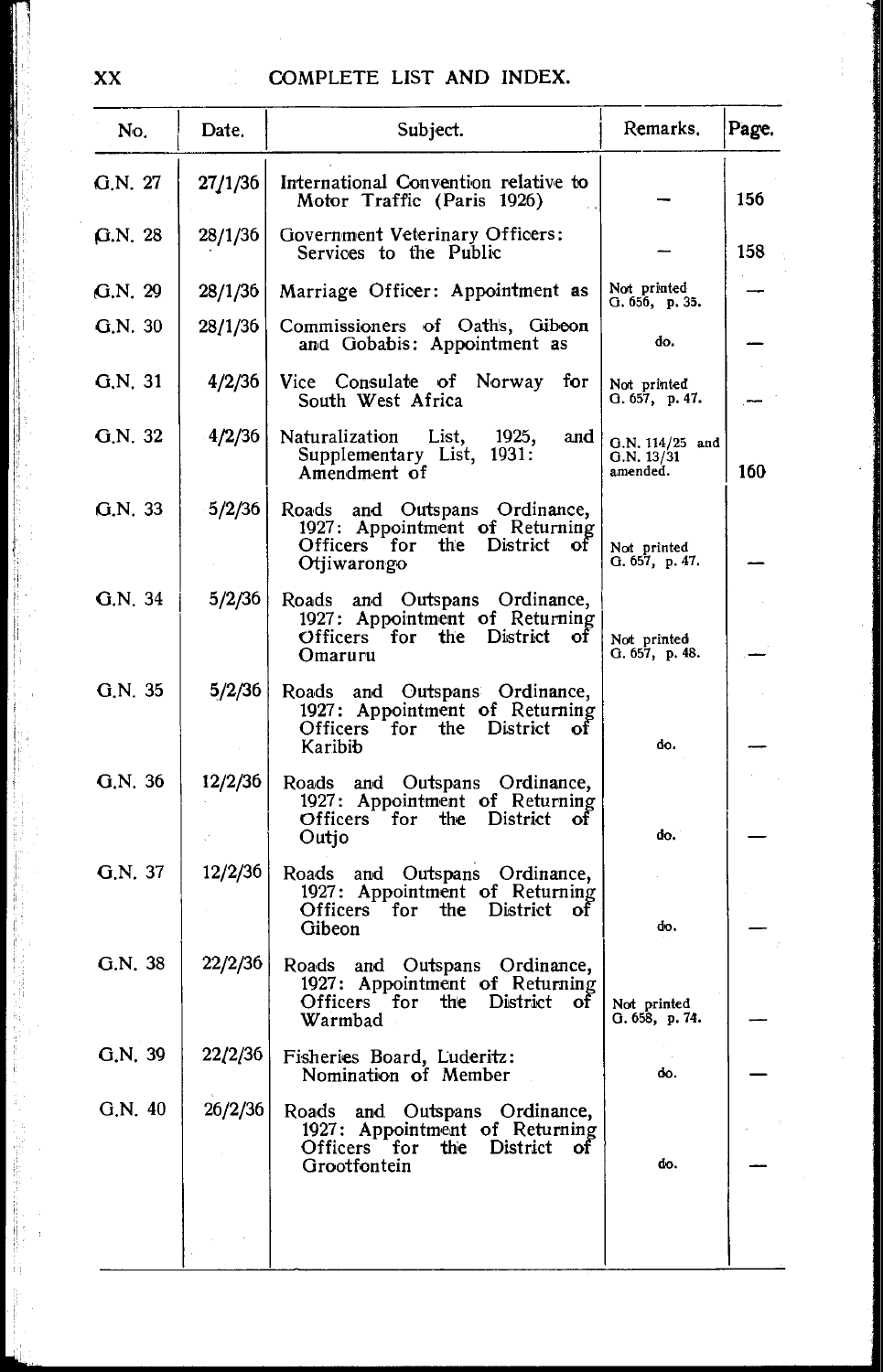| No.            | Date.   | Subject.                                                                                                         | Remarks.                               | Page. |
|----------------|---------|------------------------------------------------------------------------------------------------------------------|----------------------------------------|-------|
| G.N. 41        | 27/2/36 | and Outspans Ordinance,<br>Roads<br>1927: Appointment of Returning<br>Officers for the District of<br>Windhoek   | Not printed<br>Q. 658, p. 74.          |       |
| G.N. 42        | 27/2/36 | Roads and Outspans Ordinance,<br>1927: Appointment of Returning<br>Officers for the District<br>оf<br>Maltahohe  | do.                                    |       |
| Q.N.43         | 27/2/36 | Roads and Outspans Ordinance,<br>1927: Appointment of Returning<br>Officers for<br>the District<br>οf<br>Gobabis | do.                                    |       |
| G.N. 44        | 6/3/36  | South West Africa Police Regu-<br>lations                                                                        | Q.N. 158/21<br>as amended<br>repealed. | 162   |
| $Q_N$ , 45     | 6/3/36  | Meat Trade Control Board:<br>Appointment of Members                                                              | Not printed<br>Q.661, p.124.           |       |
| G.N. 46        | 6/3/36  | Periodical Court, Tsumeb, District<br>Grootfontein: Change of Day<br>for holding of Court                        | do.                                    |       |
| G.N. 47        | 6/3/36  | Liquor Licensing Regulations                                                                                     | G.N. 10/23<br>amended.                 | 258   |
| G.N. 48        | 9/3/36  | Marriage Officer: Appointment as                                                                                 | Not printed<br>G. 661, p. 125.         |       |
| G.N.49         | 10/3/36 | Commissioners of Oaths: Appoint-<br>ment and Cancellation of appoint-<br>ment as                                 | do.                                    |       |
| G.N. 50        | 10/3/36 | Naturalization: Supplementary List<br>— Amendment of                                                             | Q.N. 13/31<br>amended.                 | 260   |
| G.N. 51        | 17/3/36 | Protection of Game                                                                                               | Not printed<br>Q. 662, p. 136.         |       |
| G.N. 52        | 20/3/36 | Naturalization: Amendment of Go-<br>vernment Notice No. 30 of 1927                                               | Q.N. 30/27<br>amended.                 | 262   |
| G.N. 53        | 20/3/36 | Government Veterinary Officers:<br>Services to the Public: Amend-<br>ment of Regulations                         | Q.N. 28/36<br>amended.                 | 262   |
| G.N. 54        | 20/3/36 | Dairy Industry: Appointment of<br>Members of Control Board                                                       | Not printed<br>Q.665, p.153.           |       |
| G.N. 55        | 20/3/36 | Dairy Industry: Powers of Export<br>Committee                                                                    |                                        | 262   |
| G.N. 56        | 21/3/36 | Magistrate, Keetmanshoop: Appoint-<br>ment as                                                                    | Not printed<br>O.665, p.153.           |       |
| <b>G.N. 57</b> | 21/3/36 | Native Commissioner, Magisterial<br>District of Keetmanshoop:<br>Appointment as                                  | do.                                    |       |

XXII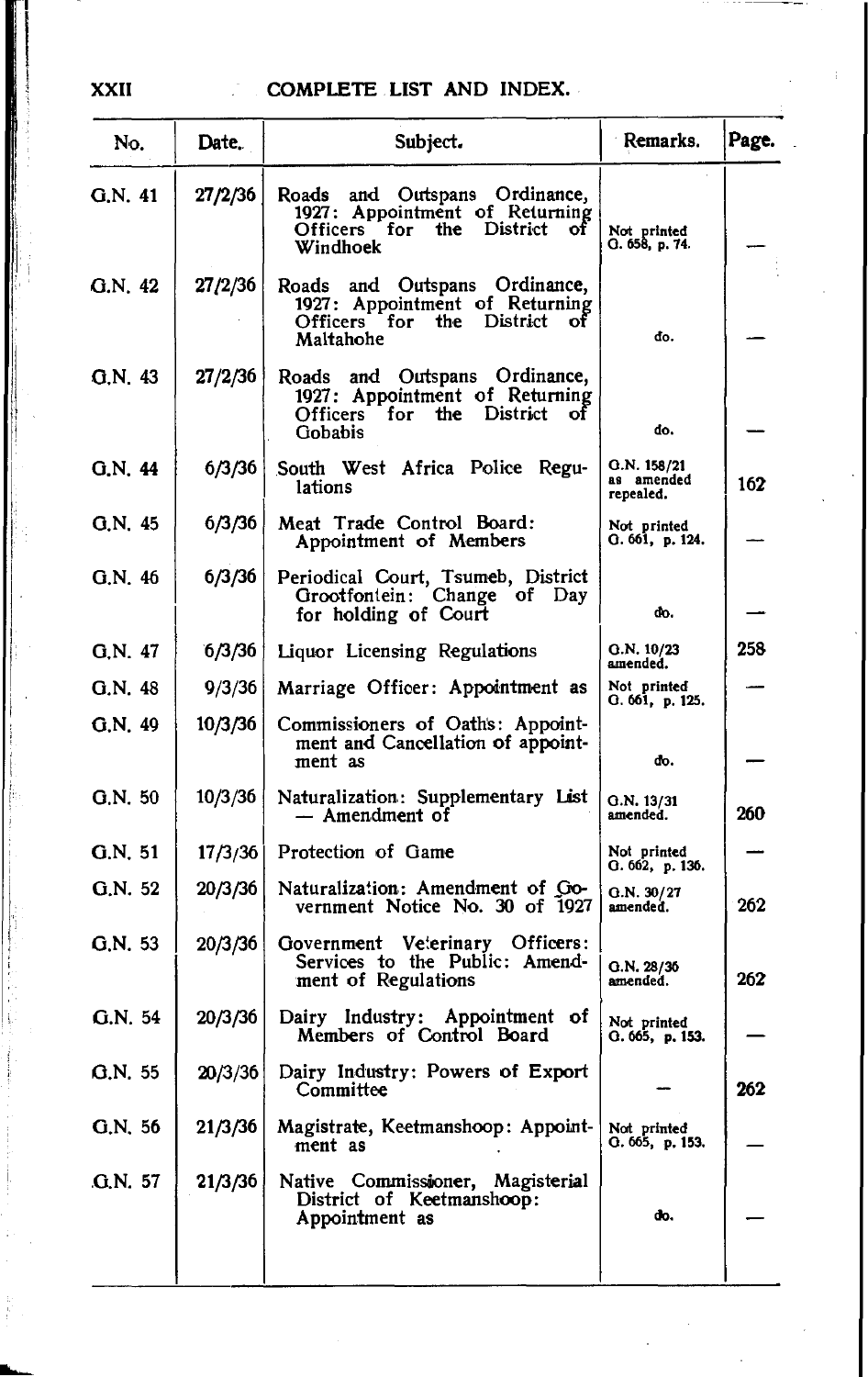| No.      | Date.   | Subject.                                                                                                                | Remarks.                       | Page. |
|----------|---------|-------------------------------------------------------------------------------------------------------------------------|--------------------------------|-------|
| G.N. 58  | 24/3/36 | Royalty Regulations: Royalty pay-<br>able on Lithium Ore and Cad-<br>mium                                               |                                | 264   |
| Q.N. 59  | 24/3/36 | Roads and Outspans Ordinance,<br>1927: Appointment of Returning<br>Officers for the District of<br>Aroab                | Not printed<br>G. 665, p. 154. |       |
| G.N. 60  | 24/3/36 | Roads and Outspans Ordinance,<br>1927: Appointment of Returning<br>Officers for the District of<br>Bethanie             | do.                            |       |
| G.N. 61  | 24/3/36 | Roads and Outspans Ordinance,<br>1927: Appointment of Returning<br>Officers for the District<br>оf<br>Keetmanshoop      | do.                            |       |
| G.N.62   | 25/3/36 | Regulations relating to Books and<br>Accounts to be kept by persons<br>having financial dealings with<br><b>Natives</b> |                                | 264   |
| G.N. 63  | 23/3/36 | Grants-in-aid of schools established<br>by private enterprise: Regulations                                              |                                | 268   |
| G.N. 64  | 26/3/36 | Marriage Officer: Appointment as                                                                                        | Not printed<br>G. 665, p. 156. |       |
| 10.N. 65 | 25/3/36 | Roads and Outspans Ordinance,<br>1927: Appointment of Returning<br>Officer for Ward No. 4, District<br>Windhoek         | Not printed<br>G. 665, p. 157. |       |
| G.N. 66  | 9/4/36  | Ordinances, 1936: Promulgation of                                                                                       | Vide p. 124.                   |       |
| G.N. 67  | 1/4/36  | Rehoboth Roads Board: Election<br>of Members                                                                            | Not printed<br>G. 668, p. 171. |       |
| G.N. 68  | 1/4/36  | Okahandja Roads Board: Election<br>of Members                                                                           | đρ.                            |       |
| Q.N.69   | 1/4/36  | Gobabis Willage Management Board:<br>Sanitary Regulations - Tariff of<br>Fees                                           | đo.                            |       |
| G.N.70   | 7/4/36  | Windhoek Roads Board: Election<br>of Members                                                                            | Not printed<br>Q.668, p.172.   |       |
| G.N. 71  | 9/4/36  | Consul General of Norway:<br>Appointment as                                                                             | do,                            |       |
| G.N. 72  | 9/4/36  | Marriage Officer: Appointment as                                                                                        | do.                            |       |
| G.N. 73  | 9/4/36  | Clerk of the Court, Keetmanshoop:<br>Appointment as                                                                     | do.                            |       |
|          |         |                                                                                                                         |                                |       |

I |<br>|<br>| ,1,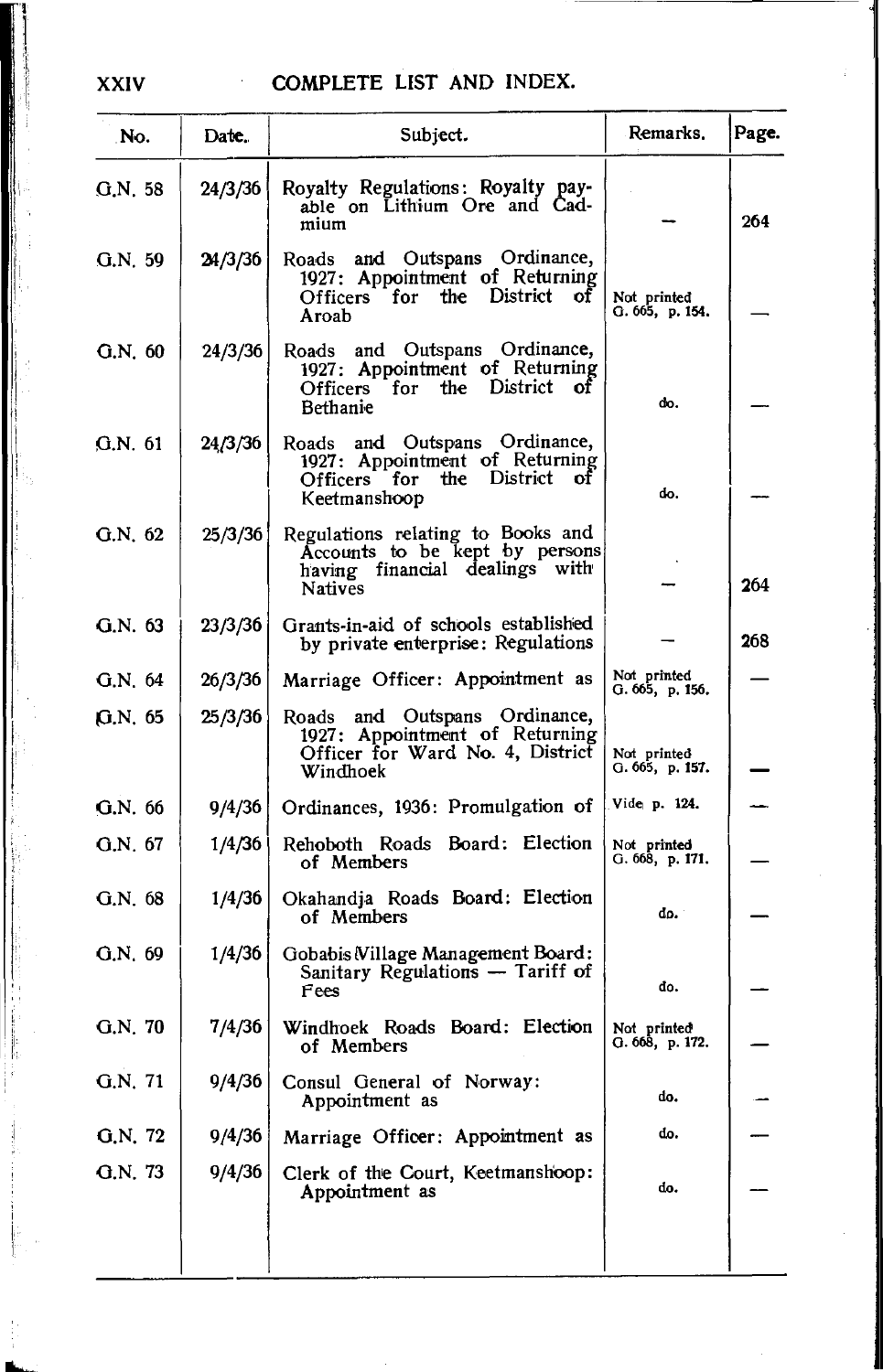| No.      | Date.   | Subject.                                                                                                                       | Remarks.                         | Page. |
|----------|---------|--------------------------------------------------------------------------------------------------------------------------------|----------------------------------|-------|
| G.N. 74  | 9/4/36  | Circuit Courts: Division of Terri-<br>tory into Circuit Districts and<br>fixing of dates, etc., for holding<br>of Courts       | Not printed<br>O. 668, p. 172.   |       |
| G.N. 75  | 16/4/36 | Ordinances, 1936: Promulgation of                                                                                              | Vide p. 132.                     |       |
| G.N. 76  | 25/4/36 | European Brands registered, can-<br>celled and transferred during the<br>year 1935                                             | Not printed<br>O. 670, p. 188.   |       |
| G.N. 77  | 18/4/36 | Introduction of Dogs and Cats into<br>South West Africa from Great<br>Britain, Northern Ireland<br>and<br>the Irish Free State |                                  | 270   |
| 0. N. 78 | 18/4/36 | Karibib Roads Board: Election and<br>Appointment of Members                                                                    | Not printed<br>G. 671, p. 201.   |       |
| G.N. 79  | 18/4/36 | Warmbad Roads Board: Election<br>and Appointment of Members                                                                    | Not printed<br>O. 671, p. 202.   |       |
| G.N. 80  | 18/4/36 | Otjiwarongo Roads Board: Election<br>and Appointment of Members                                                                | đo.                              |       |
| G.N. 81  | 18/4/36 | Omaruru Roads Board: Election<br>and Appointment of Members                                                                    | đo.                              |       |
| G.N. 82  | 23/4/36 | Diamond Board for South West<br>Africa: Appointment of Members                                                                 | đo.                              |       |
| G.N. 83  | 27/4/36 | Marriage Officer: Appointment as                                                                                               | Not printed<br>G. 671,   p. 203. |       |
| G.N. 84  | 2/5/36  | Native Stock Brands registered,<br>transferred and cancelled during<br>the year, 1935                                          | Not printed<br>G. 672, p. 213.   |       |
| G.N. 85  | 5/5/36  | Naturalization List, 1925, Amend-<br>ment of                                                                                   | G.K. 114/25<br>amended.          | 272   |
| G.N.86   | 5/5/36  | Municipality of Windhoek: Amend-<br>ment of Electricity Supply Regu-<br>lations                                                | Not printed<br>G. 673, p. 231.   |       |
| G.N. 87  | 5/5/36  | Grootfontein Cattle Improvement<br>Appointment of Boards<br>Area :                                                             | do.                              |       |
| G.N. 88  | 5/5/36  | Clerk of the Court, Outjo:<br>Appointment as                                                                                   | Not printed<br>G. 673, p. 232.   |       |
| G.N. 89  | 11/5/36 | Gibeon Roads Board: Appoint-<br>ment of Members                                                                                | đo.                              |       |
| G.N. 90  | 11/5/36 | Gobabis Roads Board: Election<br>and Appointment of Members                                                                    | do.                              |       |
| G.N. 91  | 11/5/36 | Maltahohe Roads Board: Election<br>of Members                                                                                  | do.                              |       |
|          |         |                                                                                                                                |                                  |       |

! '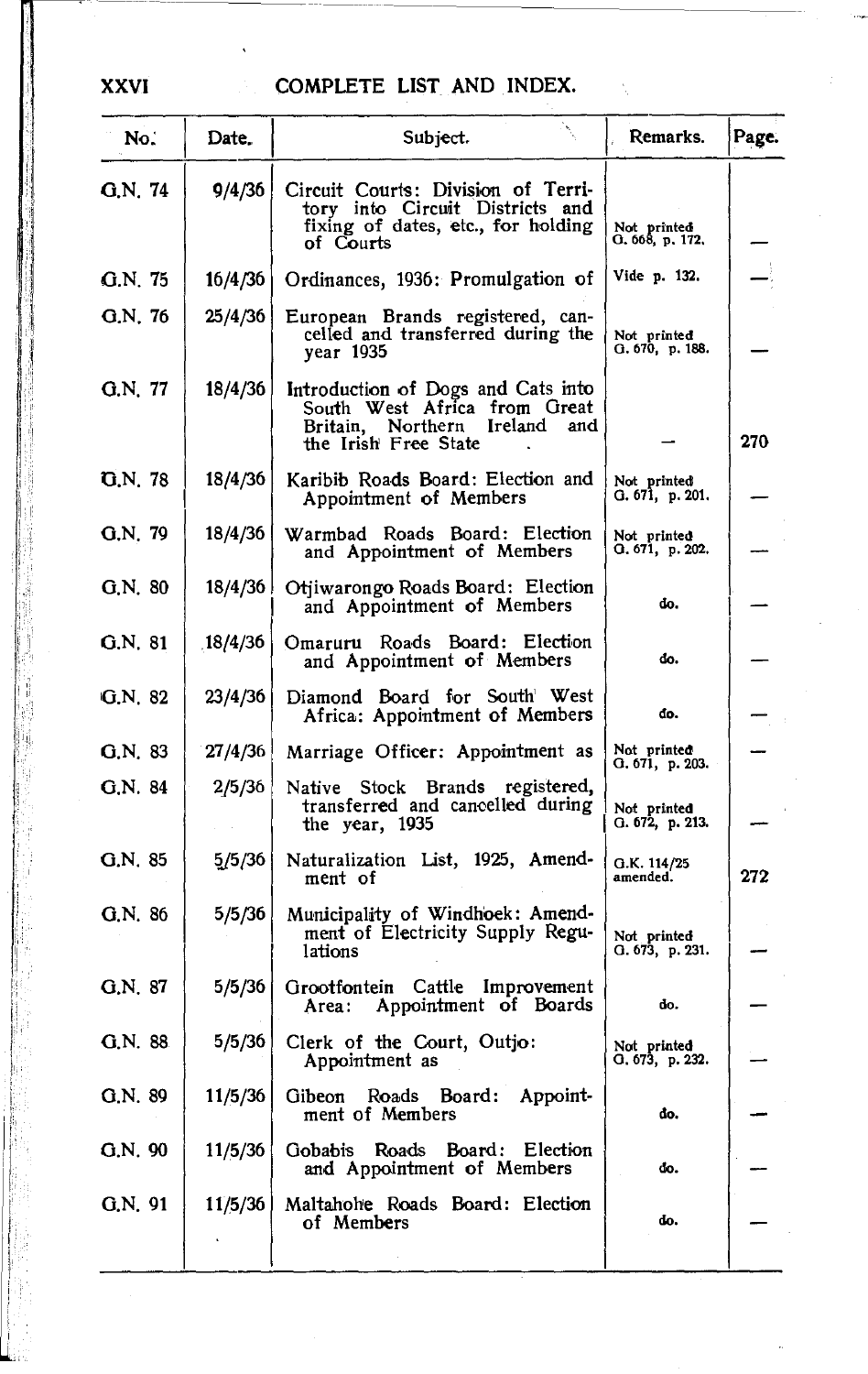#### **XXVIII**

# COMPLETE LIST AND INDEX.

| No.        | Date.   | Subject.                                                                                                    | Remarks.                             | Page. |
|------------|---------|-------------------------------------------------------------------------------------------------------------|--------------------------------------|-------|
| G.N. 92    | 13/5/36 | Dog Tax Regulation                                                                                          |                                      | 272   |
| G.N. 93    | 13/5/36 | Marriage Officers: Appointment as                                                                           | Not printed<br>G. 673, p. 233.       |       |
| G.N.94     | 18/5/36 | Grootfontein Roads Board: Elec-<br>tion of Members                                                          | Not printed<br>G.675, p.267.         |       |
| G.N. 95    | 11/5/36 | Post Office Savings Bank - Cash<br>Account for the year 1935/1936                                           | Not printed<br>G. 675, p. 268.       |       |
| G.N. 96    | 23/5/36 | Advisory Council: Appointment of<br>Member                                                                  | Not printed<br>G. 675, p. 269.       |       |
| G.N. 97    | 29/5/36 | Prohibition of Female Natives from<br>entering the Grootfontein Urban<br>Area                               | do.                                  |       |
| G.N. 98    | 2/6/36  | Vice-<br>Abolition of Netherlands<br>Consulate at Luderitz                                                  | do.                                  |       |
| G.N. 99    | 15/6/36 | Regulations governing the intro-<br>duction of Stock and Produce<br>from the Bechuanaland Protec-<br>torate | Not printed<br>G. 676, p. 276.       |       |
| G.N. 100   | 15/6/36 | Magistrate, Outjo: Appointment as                                                                           | Not printed<br>G. 676, p. 277.       |       |
| G.N. 101   | 15/6/36 | Native Commissioner, Outjo:<br>Appointment as                                                               | Not printed<br>G. 676, p. 278.       |       |
| G.N. 102   | 15/6/36 | Special Justice of the Peace, Groot-<br>fontein: Appointment as                                             | do.                                  |       |
| G.N. 103   | 29/5/36 | Outjo Roads Board: Appointment<br>of Members                                                                | do.                                  |       |
| G.N. 104   | 15/6/36 | Liquor Licensing Regulations:<br>Amendment of                                                               | G.N. 10/23<br>amended.               | 272   |
| $G.N.$ 105 | 2/6/36  | Rules for Magistrates' Courts:<br>Amendment of                                                              | Order VI of<br>P. 31/35<br>amended.  | 276   |
| G.N. 106   | 17/6/36 | Rules for Magistrates' Courts in<br>South West Africa:<br>Tariff of<br>Witness Fees                         |                                      | 276   |
| G.N. 107   | 1/7/36  | Special Justices of the Peace:<br>Appointment as                                                            | Not printed<br>G. $677$ , p. $294$ . |       |
| $G.N.$ 108 | 1/7/36  | Conscience Money                                                                                            | do.                                  |       |
| G.N. 109   | 22/6/36 | Board of Inspectors for the pur-<br>pose of examining films                                                 | do.                                  |       |
| $G.N.$ 110 | 15/7/36 | Clerk of the Court, Otjiwarongo:<br>Appointment as                                                          | Not printed<br>G. 678, p. 302.       |       |
| G.N. 111   | 23/7/36 | Annual Registration of Voters, 1936                                                                         | Not printed<br>G. 680, p. 321.       |       |
|            |         |                                                                                                             |                                      |       |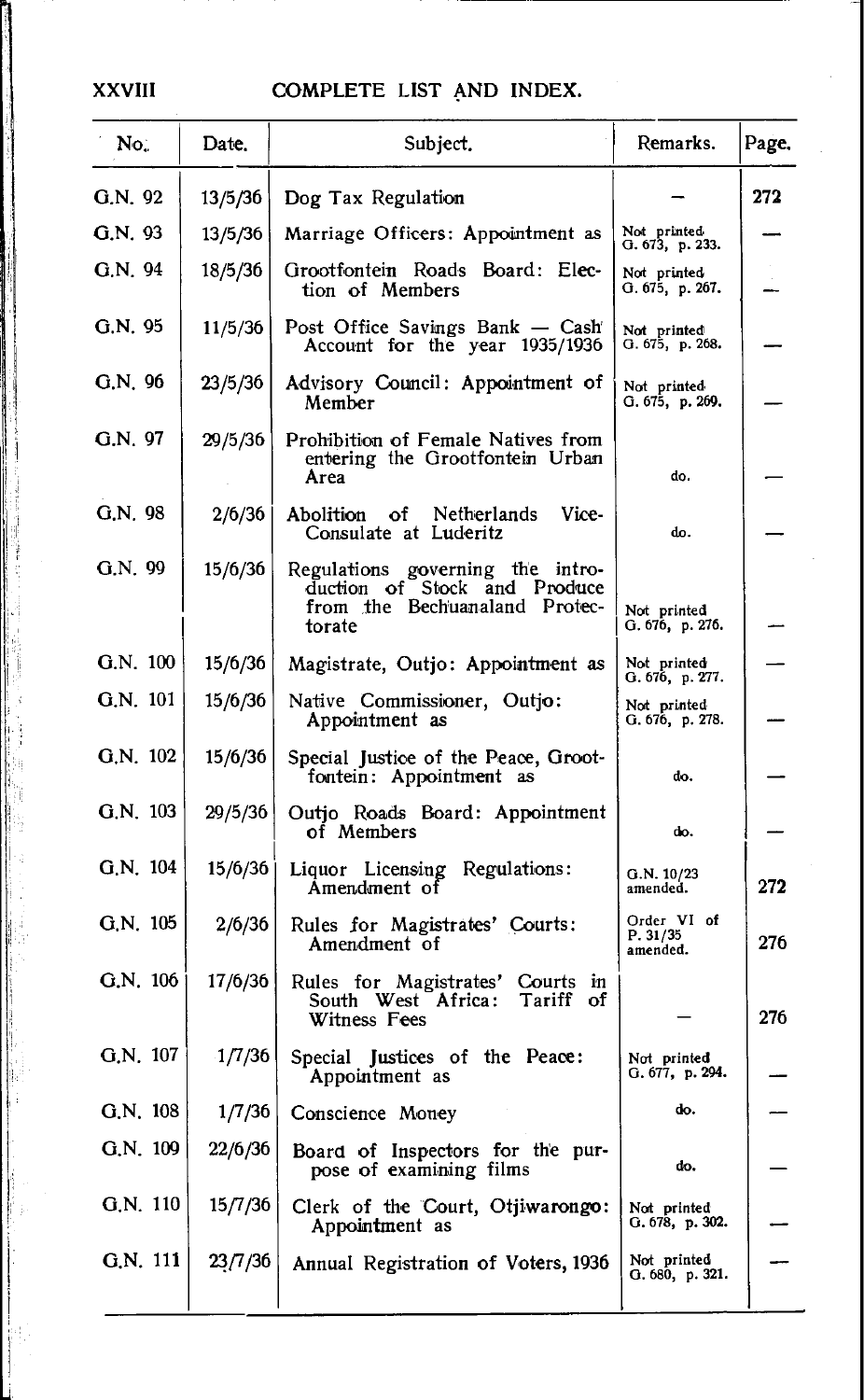| No.         | Date.   | Subject.                                                                                                                                                          | Remarks.                       | Page. |
|-------------|---------|-------------------------------------------------------------------------------------------------------------------------------------------------------------------|--------------------------------|-------|
| G.N. 112    | 23/7/36 | Registration of Voters, 1936                                                                                                                                      | Not printed<br>Q.680, p.322.   |       |
| G.N. 113    | 1/8/36  | Prohibition of movements of skins,<br>hides, horns and other animal<br>products                                                                                   |                                | 280,  |
| G.N. 114    | 1/8/36  | Natives (Urban Areas) Proclama-<br>tion, 1924: Small Settlement Otavi<br>No. 102 and the farm Swaps No.<br>755, declared "urban area"                             |                                | 282   |
| G.N. 115    | 1/8/36  | Section<br>under<br>Proclaimed<br>Area<br>eleven of the Natives (Urban<br>Areas) Proclamation, 1924                                                               |                                | 282   |
| G.N. 116    | 1/8/36  | Natives (Urban Areas) Proclama-<br>tion, 1924: Application of Section<br>six to the Urban Area of Small<br>Settlement Otavi No. 102 and the<br>farm Swaps No. 755 |                                | 284   |
| G.N. 117    | 1/8/36  | Natives (Urban Areas) Proclama-<br>tion, 1924: Regulation for Urban<br>Area Small Settlement Otavi No.<br>102, and the farm Swaps No. 755                         |                                | 284   |
| Q.N. 118    | 1/8/36  | Aroab Roads Board: Election and<br>Appointment of Members                                                                                                         | Not printed<br>O. 680, p. 325. |       |
| $G.N.'$ 119 | 1/8/36  | Bethanie Roads Board: Election<br>and Appointment of Members                                                                                                      | do.                            |       |
| G.N. 120    | 1/8/36  | Keetmanshoop Roads Board: Elec-<br>tion and Appointment of Members                                                                                                | do.                            |       |
| G.N. 121    | 1/8/36  | Meat Trade Control Regulations                                                                                                                                    | Q.N. 157/35<br>amended.        | 284   |
| Q.N. 122    | 15/8/36 | Births,<br>Registrar of<br>Acting<br>Marriages and Deaths                                                                                                         | Not printed<br>0.681, p.333.   |       |
| G.N. 123    | 15/8/36 | Marriage Officer: Appointment as                                                                                                                                  | do.                            |       |
| G.N. 124    | 1/9/36  | Registering Officer, Proclaimed<br>Area of Small Settlement Otavi<br>No. 102 and Farm Swaps No.<br>755: Appointment of                                            | Not printed<br>O. 682, p. 348. |       |
| G.N. 125    | 1/9/36  | Board of Inspectors for the purpose<br>of examining films: Appoint-<br>ment as                                                                                    | Not printed<br>O. 682, p. 349. |       |
|             |         |                                                                                                                                                                   |                                |       |
|             |         |                                                                                                                                                                   |                                |       |
|             |         |                                                                                                                                                                   |                                |       |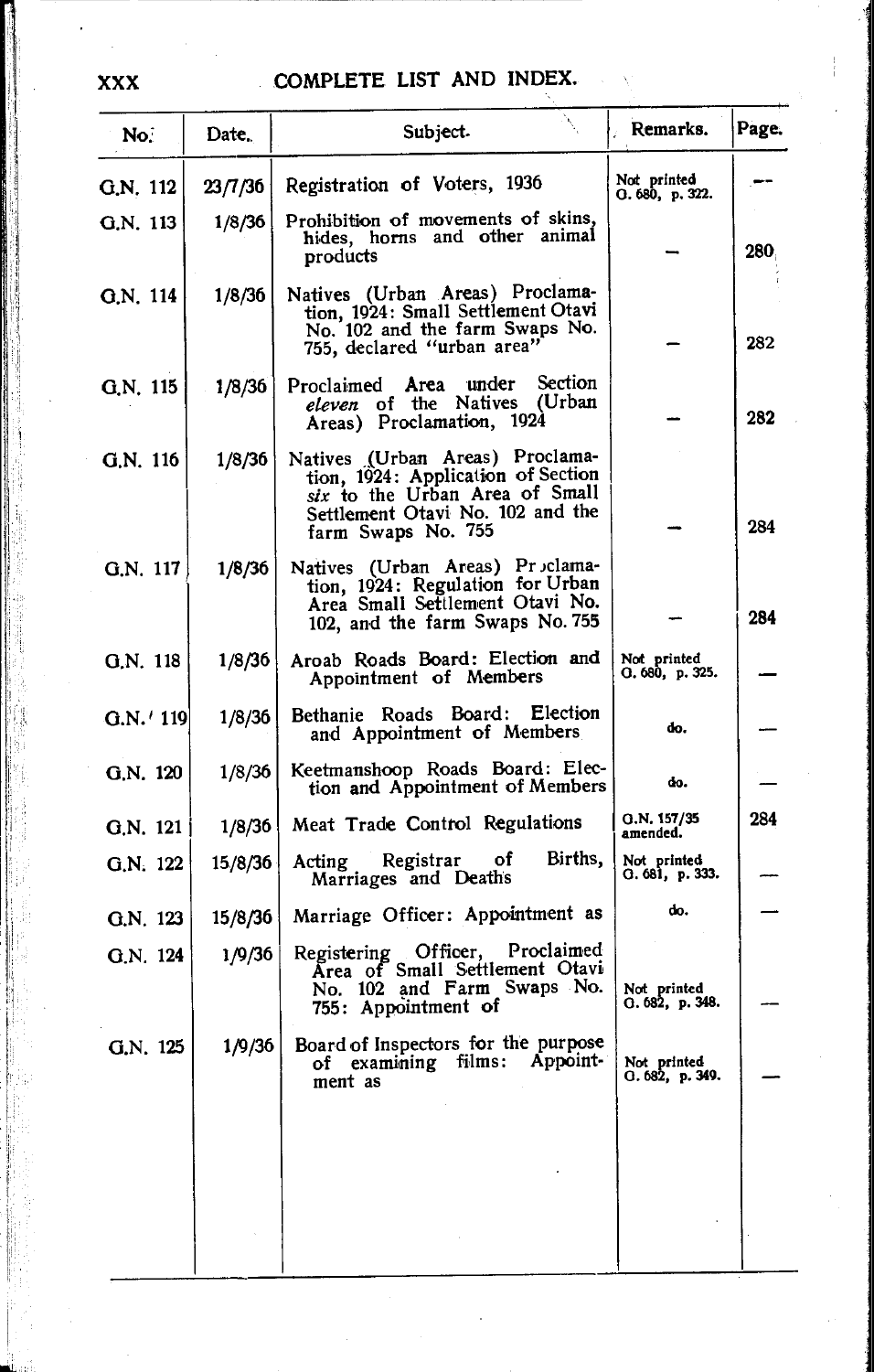| No.        | Date.   | Subject.                                                                                                                 | Remarks.                                                                              | Page. |
|------------|---------|--------------------------------------------------------------------------------------------------------------------------|---------------------------------------------------------------------------------------|-------|
| G.N. 126   | 1/9/36  | Municipality of Omaruru: Amend-<br>ment of Location Regulations                                                          | Not printed<br>G. 682, p. 349.                                                        |       |
| G.N. 127   | 1/9/36  | Otiituo Native Reserve: Extension<br>οf                                                                                  | $O.N. 122/23$ as<br>amended by $G.N. 119/29$ and<br>G.N. 19/31<br>further<br>amended. | 288   |
| G.N. 128   | 1/9/36  | Compulsory Dipping of Small Stock<br>in South West Africa                                                                | Not printed<br>G. 682, p. 350.                                                        |       |
| G.N. 129   | 1/9/36  | Special Justice of the Peace, Malta-<br>hohe: Appointment as                                                             | do.                                                                                   |       |
| G.N. 130   | 1/9/36  | Marriage Officer: Appointment as                                                                                         | do.                                                                                   |       |
| G.N. 131   | 1/9/36  | Clerk of the Court, Maltahohe:<br>Appointment as                                                                         | do.                                                                                   |       |
| G.N. 132   | 1/9/36  | Commissioner of Oaths: Appoint-<br>ment as                                                                               | do.                                                                                   |       |
| G.N. 133   | 1/9/36  | Municipality of Windhoek:<br>Imposition of Vehicle Tax                                                                   | do.                                                                                   |       |
| G.N. 134   | 1/9/36  | Municipality of Windhoek: Amend-<br>ment to Street and Traffic Regu-<br>lations                                          | Not printed<br>G. 682, p. 351.                                                        |       |
| G.N. 135   | 1/9/36  | Marriage Officers: Appointment as                                                                                        | Not printed<br>G.682, p.356.                                                          |       |
| G.N. 136   | 1/9/36  | Circuit Courts: Division of Terri-<br>tory into Circuit Districts and<br>fixing of dates, etc., for holding<br>of Courts | do.                                                                                   |       |
| G.N. 137   | 15/9/36 | Special Justice of the Peace:<br>Appointment as                                                                          | Not printed<br>G. 683, p. 369.                                                        |       |
| G.N. 138   | 15/9/36 | Export of Wool: Additional Regu-<br>lations                                                                              | $Q.N. 125/35$ and<br>G.N. 14/36<br>added to.                                          | 288   |
| G.N. 139   | 15/9/36 | Omaruru Cattle Improvement Area:<br>Appointment of Board                                                                 | Not printed<br>G.683, p.370.                                                          |       |
| $G.N.$ 140 | 15/9/36 | Marriage Officer: Appointment as                                                                                         | do.                                                                                   |       |
| G.N. 141   | 15/9/36 | Vice Consul of Norway for South<br>West Africa: Recognition of                                                           | do.                                                                                   |       |
| G.N. 142   | 28/9/36 | Clerk of the Court, Gibeon:<br>Appointment as                                                                            | Not printed<br>G. 684, p. 377.                                                        |       |
| G.N. 143   | 1/10/36 | Warmbad Village Management<br>Board Area: Tariff of Fees                                                                 | do.                                                                                   |       |
|            |         |                                                                                                                          |                                                                                       |       |

#### **XXXII**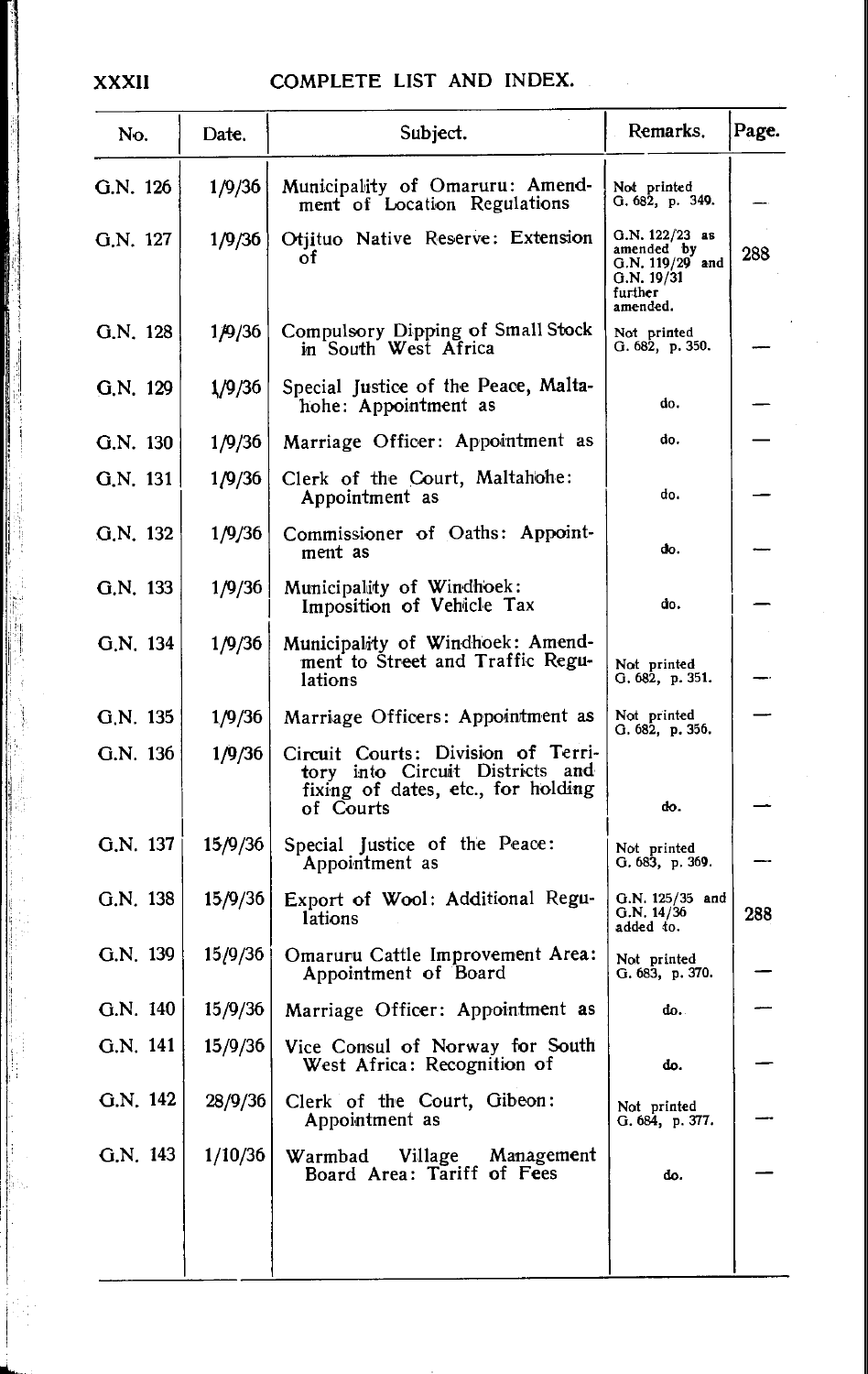## XXXIV COMPLETE LIST AND INDEX.

| No.        | Date.    | Subject.                                                                                                                                                                                                                                             | Remarks.                       | Page. |
|------------|----------|------------------------------------------------------------------------------------------------------------------------------------------------------------------------------------------------------------------------------------------------------|--------------------------------|-------|
| G.N. 144   | 6/10/36  | <b>Walvis</b><br>Bay:<br><b>Municipality</b><br>of<br>Regulations<br>Amendment<br>ΟŤ<br>relating to Slaughterhouses,<br>Butchers'<br><b>Shops</b><br>and to the<br>slaughtering and inspection of<br>Meat within the Municipal Area<br>of Walvis Bay | Not printed<br>Q.685, p.385.   |       |
| Q.N. 145   | 6/10/36  | Municipality of Windhoek: Regu-<br>lations relating to Fires and the<br>Municipal Fire Brigade                                                                                                                                                       | đο.                            |       |
| G.N. 146   | 6/10/36  | Introduction of Equine Animals<br>into South West Africa from<br>Overseas: Regulations                                                                                                                                                               |                                | 290   |
| G.N. $147$ | 7/10/36  | Pound at Omaruru: Appointment of<br>Poundmaster                                                                                                                                                                                                      | Not printed<br>G. 685, p. 388. |       |
| G.N. 148   | 9/10/36  | Licences Consolidation Ordinance,<br>1935: Regulations                                                                                                                                                                                               |                                | 292   |
| G.N. 149   | 15/10/36 | Registration of Voters, 1936:<br>Appointment of Revising Officers                                                                                                                                                                                    | Not printed<br>G. 685, p. 390. |       |
| G.N. 150   | 15/10/36 | Marriage Officer: Appointment as                                                                                                                                                                                                                     | do.                            |       |
| $G.N.$ 151 | 9/10/36  | Inspector of the South West Africa<br>Police: Appointment as                                                                                                                                                                                         | Not printed<br>Q. 685, p. 391. |       |
| G.N. 152   | 9/10/36  | Clerks of the Court, Otjiwarongo<br>and Rehoboth: Appointment as                                                                                                                                                                                     | do.                            |       |
| G.N. 153   | 10/10/36 | Temporary Closing of the Royal<br>Italian Consular Agency at Wind-<br>hoek                                                                                                                                                                           | đο.                            |       |
| O.N. 154   | 10/10/36 | Municipality of Windhoek: Regu-<br>lations regarding the Prevention<br>and Extinguishing of Fires<br>(Storage of Petrol and other In-<br>flammable Liquids)                                                                                          | do.                            |       |
| G.N. 155   | 19/10/36 | Registering Officer, Electoral Di-<br>visions of Gibeon and Stampriet:<br>Appointment as                                                                                                                                                             | Not printed<br>G. 686, p. 405. |       |
| G.N. 156   | 19/10/36 | Waterberg East Native Reserve:<br>Proclamation of                                                                                                                                                                                                    | Q.N. 27/24<br>repealed.        | 296   |
| G.N. 157   | 24/10/36 | Clerks of the Court, Karibib and<br>Luderitz: Appointment as                                                                                                                                                                                         | Not printed<br>Q.686, p.406.   |       |
| G.N. 158   | 26/10/36 | Registering Officer, Proclaimed<br>Area of Karibib: Appointment as                                                                                                                                                                                   | do,                            |       |
|            |          |                                                                                                                                                                                                                                                      |                                |       |
|            |          |                                                                                                                                                                                                                                                      |                                |       |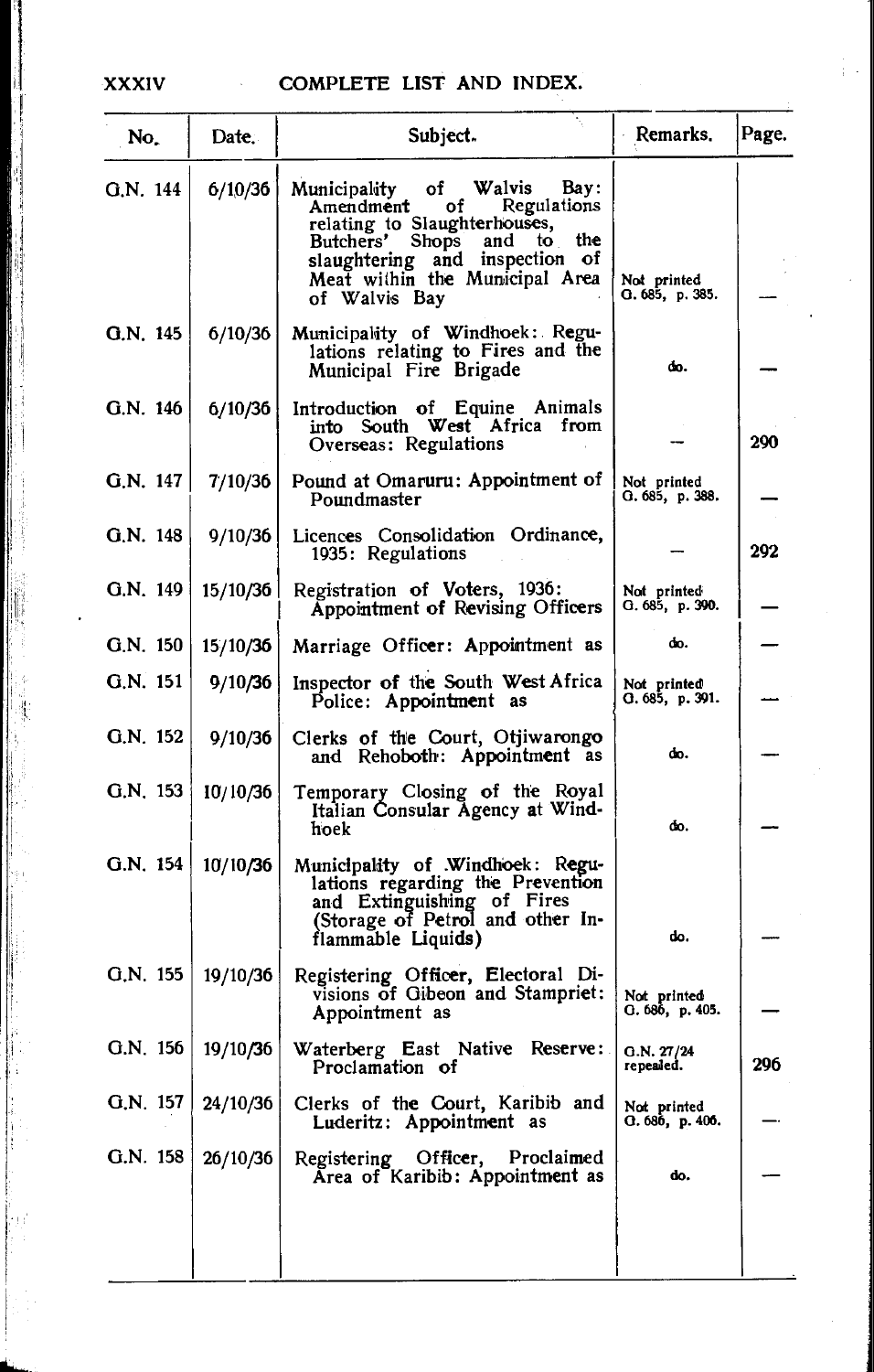# XXXVI COMPLETE LIST AND INDEX.

| No.        | Date.      | Subject.                                                                                        | Remarks.                       | Page. |
|------------|------------|-------------------------------------------------------------------------------------------------|--------------------------------|-------|
| $G.N.$ 159 | 28/10/36   | Regulations regarding the Control<br>of Extra-Territorial and Northern<br>Natives: Amendment of | G.N. 180/35<br>amended.        | 298   |
| G.N. 160   | 2/11/36    | Export of Karakul Hair: Regu-<br>lations                                                        | Not printed<br>0.687, p.430.   |       |
| G.N. 161   | $-2/11/36$ | Registering Officer, Proclaimed<br>Area of Luderitz: Appointment as                             | Not printed<br>G. 687, p. 431. |       |
| G.N. 162   | 2/11/36    | Municipality of Swakopmund:<br>Cemetery Regulations                                             | do.                            |       |
| $G.N.$ 163 | 2/11/36    | Hochfeld Periodical Court: Fixing<br>of day for holding of Court                                | Not printed<br>O. 687, p. 435. |       |
| G.N. 164   | 3/11/36    | Registering Officer, Electoral Di-<br>vision of Luderitz: Appointment<br>as                     | do.                            |       |
| G.N. 165   | 5/11/36    | Registering Officer, Electoral Di-<br>vision of Okahandja: Appoint-<br>ment as                  | do.                            |       |
| G.N. 166   | 9/11/36    | Marriage Officer: Appointment as                                                                | do.                            |       |
| G.N. 167   | 12/11/36   | Pound at Outjo: Appointment of<br>Poundmaster                                                   | do.                            |       |
| $G.N.$ 168 | 12/11/36   | Village Management Board, Gobabis:<br>Sanitary Regulations - Tariff<br>of Fees                  | Not printed<br>G. 687, p. 436. |       |
| G.N. 169   | 16/11/36   | Outjo Cattle Improvement Area:<br>Appointment of Board                                          | Not printed<br>G. 688, p. 445. |       |
| G.N. 170   | 19/11/36   | Compulsory Dipping of Small Stock<br>in South West Africa                                       | do.                            |       |
| G.N. 171   | 24/11/36   | Clerks of the Court, Karibib and<br>Okahandja: Appointment as                                   | do.                            |       |
| G.N. $172$ | 24/11/36   | Export of Karakul Hair: Regu-<br>lations                                                        |                                | 298   |
| G.N. 173   | 1/12/36    | Royalty Regulations: Suspension of<br>payment of royalty on Lithium<br>Ore                      |                                | 300   |
| G.N. 174   | 4/12/36    | Supply of Liquor to Asiatics and<br>Regulations<br>Coloured Persons:                            |                                | 300   |
| G.N. 175   | 8/12/36    | Marriage Officers: Appointment as                                                               | Not printed<br>G. 689, p. 460. |       |
| G.N. 176   | 8/12/36    | Prohibition of Female Natives from<br>entering the Okahandja Munici-<br>pal Area                | do.                            |       |
|            |            |                                                                                                 |                                |       |